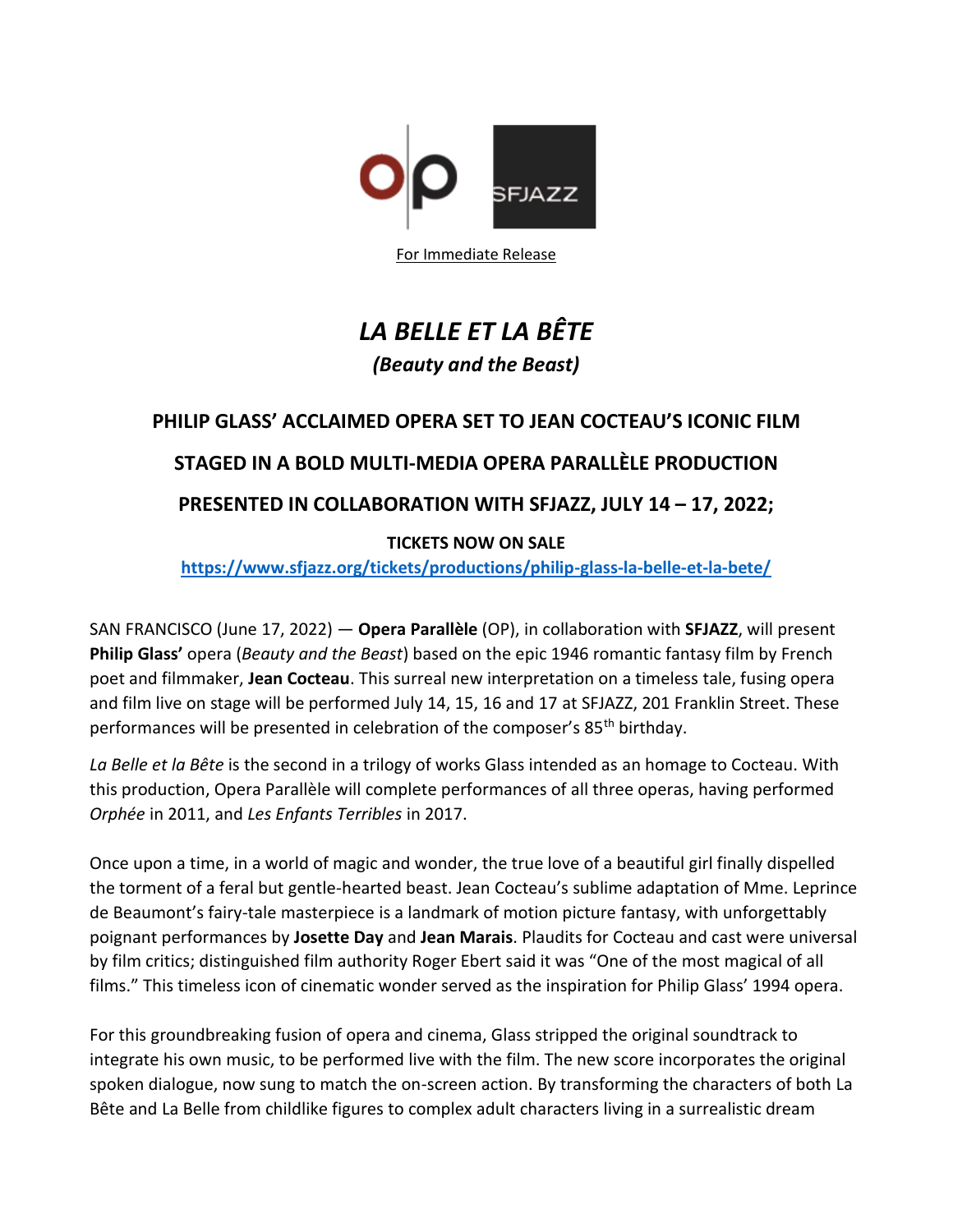world, Cocteau transforms the tale into a dreamlike vision of death and desire, while exploring themes that continue to resonate today - identity, compassion and inner beauty.

Glass' initial concept was for the opera to be performed by four singers taking on multiple characters along with a small instrumental ensemble while the film is projected in the background. With the exclusive permission of Philip Glass, the Philip Glass Ensemble and the Cocteau Estate, Opera Parallèle has been allowed to develop a new hybrid approach for this production. This interpretation will blur the boundaries of film and opera even further to create a music theater experience honoring two of the great artistic minds of modern times, Cocteau and Glass.

Opera Parallèle's Director and Concept Designer **Brian Staufenbiel** commented,

"The synergy of film and opera is deep in the DNA of Opera Parallèle's aesthetic and history of past productions. Our privileged relationship with Philip Glass has inspired us to finish his Cocteau-trilogy with this new version of *La Belle et la Bête*. OP's approach has been to respond to the dream-like conscious and subconscious elements with our own filmed sections and live action on-stage. We explore the questions —like Cocteau— of what is *true* beauty, and in the greater context of this dream-tale, what is good and evil? Cocteau understood what it was like to live with a mask, in fear of showing his true self and sexual orientation, hence his greater allegorical question: can we go beyond external appearances and categories (the conscious, the beast) and discover what beauty lies inside the soul, (the subconscious). When I take this mask off, will you love me for who I am?"

The Opera Parallèle cast features soprano **Vanessa Becerra** in her San Francisco operatic debut as *La Belle* and baritone **Hadleigh Adams** as *La Bête/Le Prince/Avenant*. In a casting update, the roles of *Le Père/Ludovic /L'Usurier* will be sung by baritone **Eugene Brancoveanu** and soprano **Sophie Delphis**  will now sing the dual roles of *Félicie/Adelaïde*.

Performing the Philip Glass score will be members of the **MANA Saxophone Quartet**; keyboardists **Keisuke Nakagoshi** (OP's resident pianist), **Kevin Korth** and **Taylor Chan**; with **Kjell Nordeson** on percussion.

The updated creative team includes **Nicole Paiement***, conductor;* **Brian Staufenbiel***, director and concept designer*; **David Murakami,** *projection designer and director of photography;* **Natalie Barshow**, *costume designer*; **Y. Sharon Peng**, *hair & makeup designer;* **Mextly Couzin**, *lighting designer;* **Jacques Desjardins**, *assistant conductor;* **Tanika Baptiste**, *assistant director*; **Jay Cruz**, *electric sound designer and programmer;* **Kristof Moy**, *French language coach*; and **Sam Clevenger**, *VFX Artist.*

Sung in French with English subtitles, the 90-minute *La Belle et la Bête* is performed without intermission. Four performances are scheduled for Thursday, July 14, 2022 at 7.30 p.m.; Friday, July 15 at 7.30 p.m.; Saturday, July 16 at 7.30 p.m.; and Sunday, July 17 at 3 p.m. Tickets begin at \$55 and are available online at<https://www.sfjazz.org/tickets/productions/philip-glass-la-belle-et-la-bete/> or calling the SFJAZZ Box Office, (415) 788-7353. All performances are presented at Miner Auditorium,